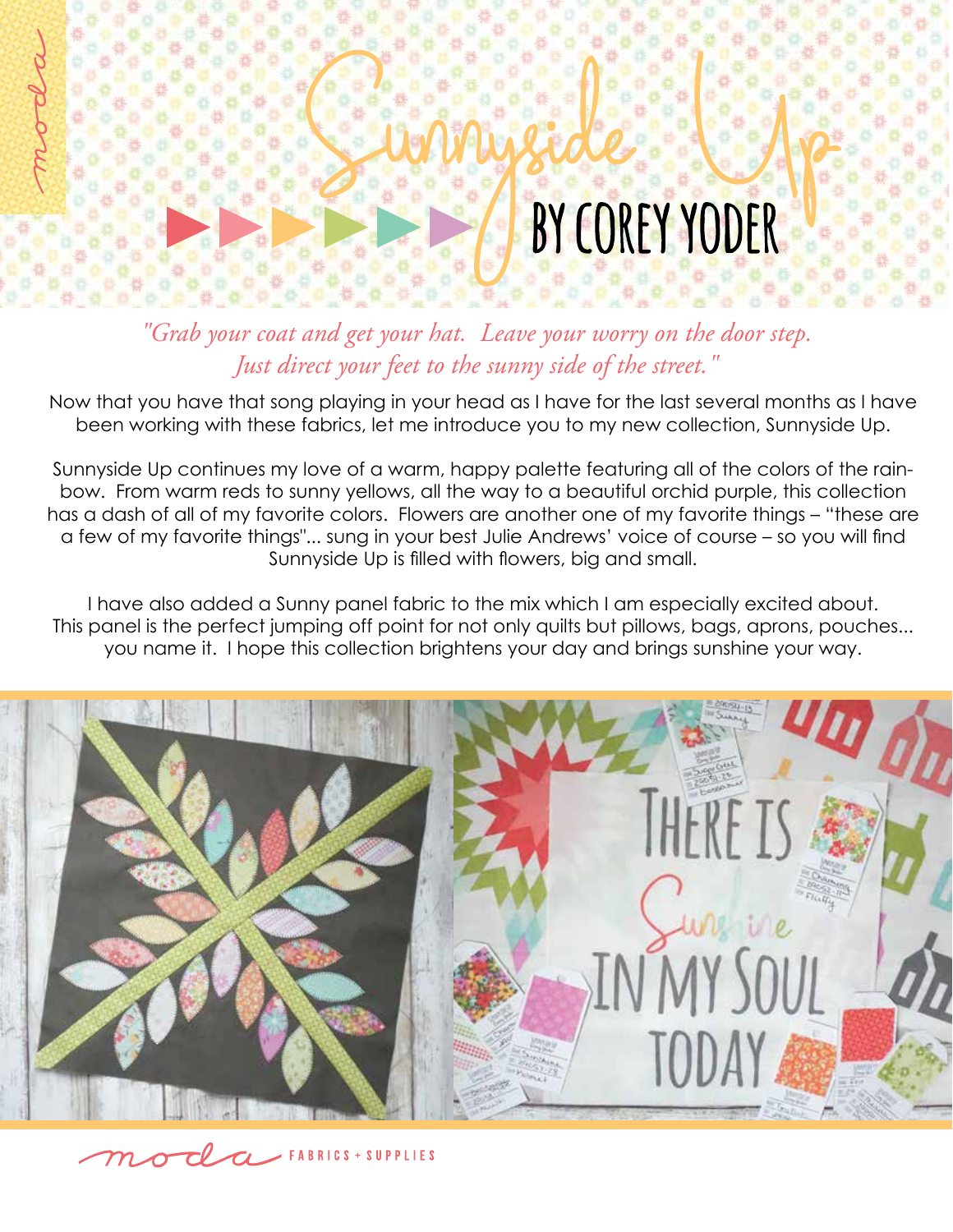### NOVEMBER DELIVERY



29052 12\*

29054 23\* 29056 32\*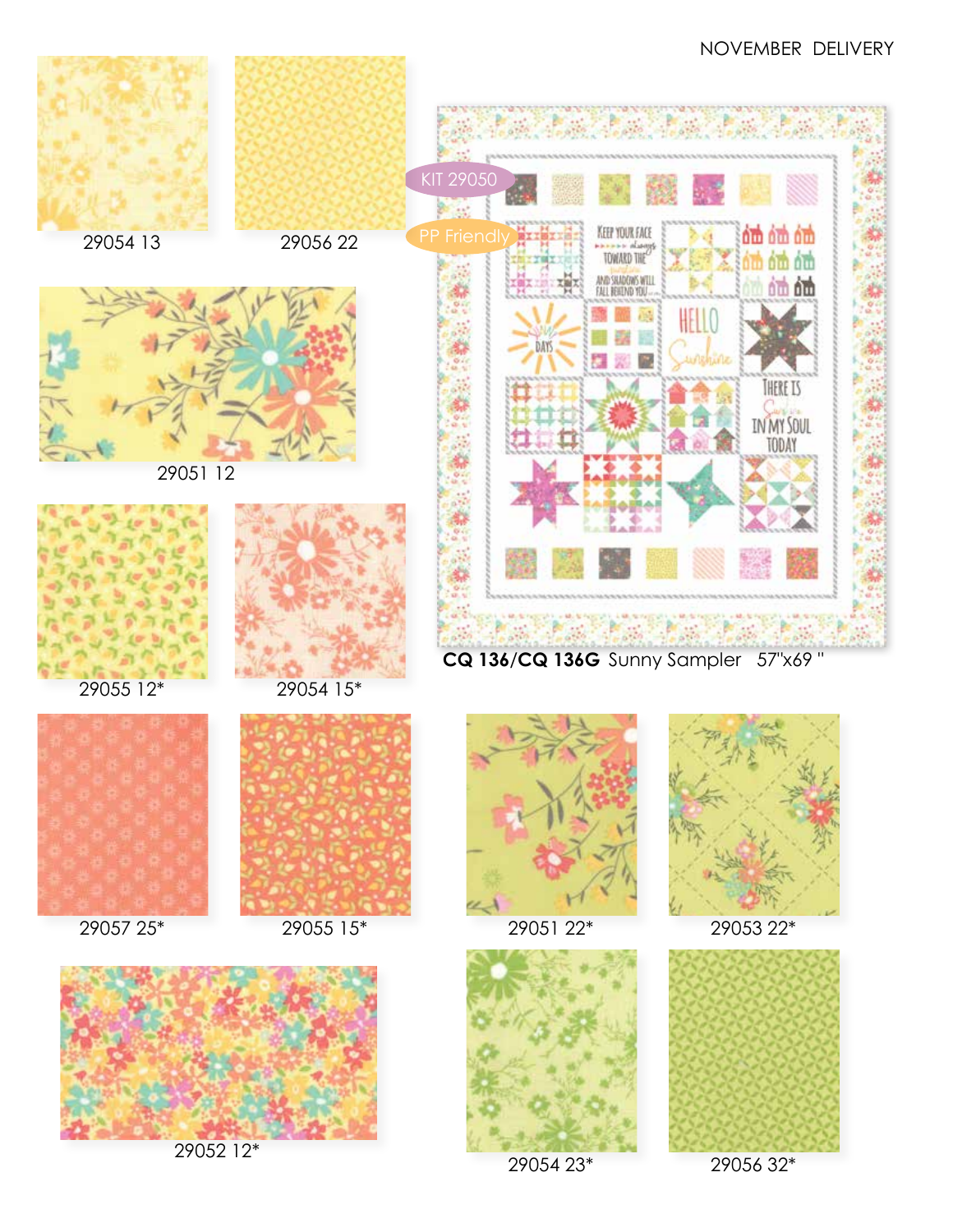

# my patterns

- **CQ 134**/**CQ 134G** Smattering 57"x68" **1.**
- **CQ 135**/**CQ 135G 2.** Lemon Meringue 66"x79"
- **CQ 137**/**CQ 137G 3.** Rainbow Prints 70"x82 "
- **CQ 140**/**CQ 140G 4.**
- **CQ 139**/**CQ 139G 5.** Hello Friend 54"x71"
- **CQ 138**/**CQ 138G 6.** Delighted 72"x90"



29057 28\* 29051 18 29054 19\*







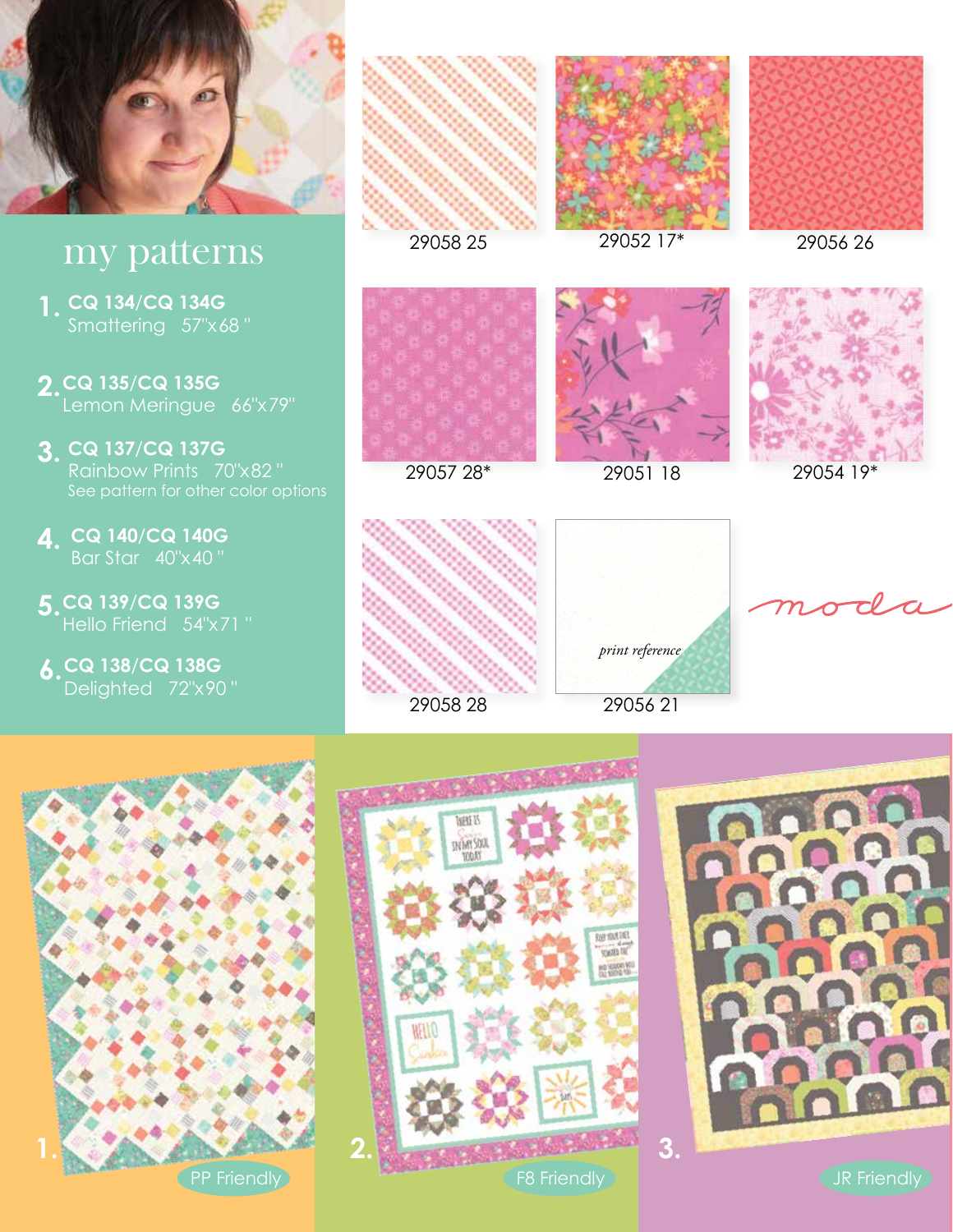## www.modafabrics.com



22 PP Friendly LC Friendly

**4. 5. 6.**





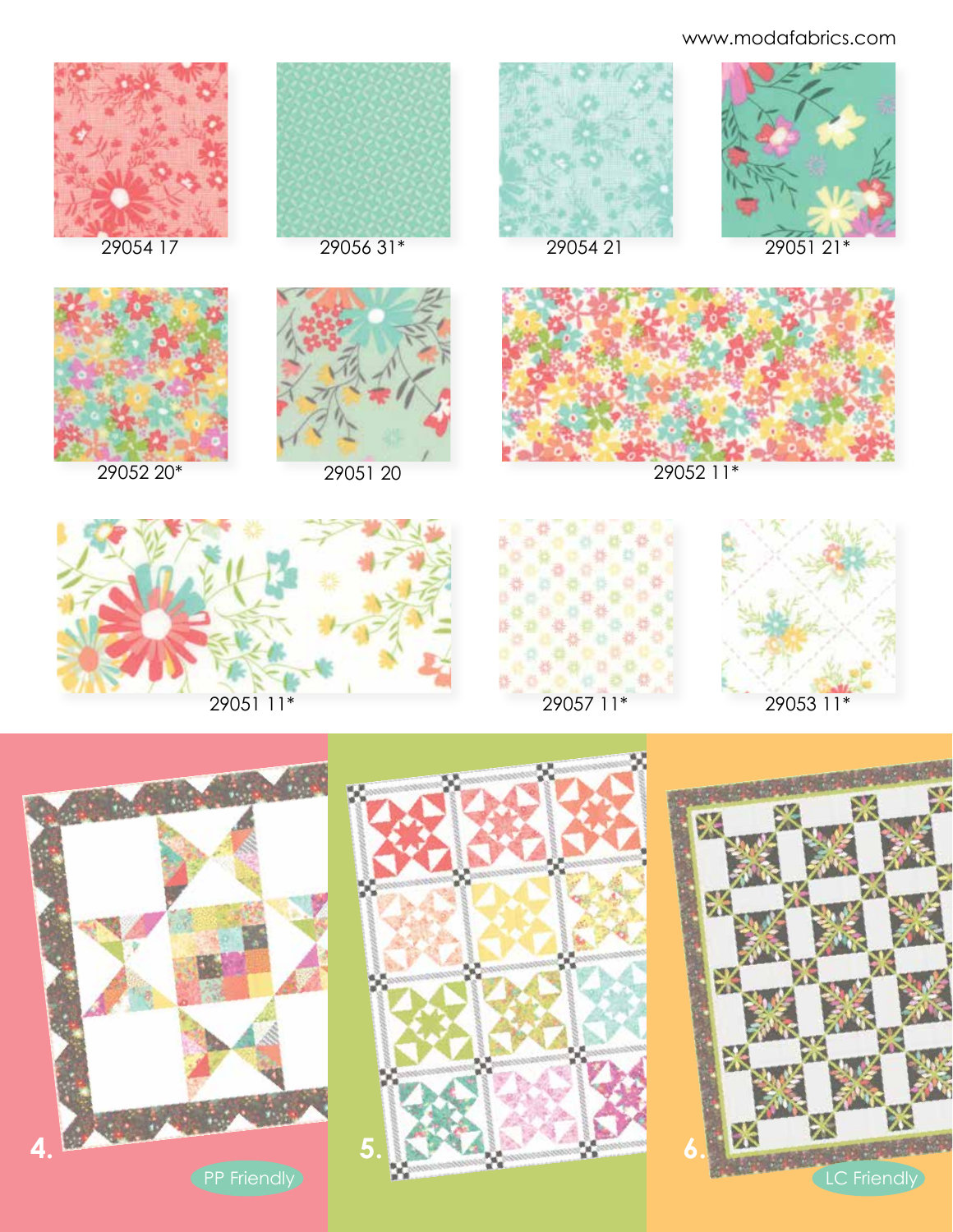

by Corey Yoder of Cortando LC Friendly ä 썺 ₩ 쁁 肴 法  $3.78$ 29057 21 29055 11 29058 11\*  $\tau\!\ell$ 29053 24\*29058 34\* 29051 24\* 29052 24 NOVEMBER DELIVERY

**<sup>10</sup> AB F8 JR LC MC PP KIT**

•38 Prints •100% Premium Cotton F8's, JR's, LC's, MC's and PP's do not include Panel. JR's, LC's, MC's and PP's include two each of 29058-11, 25 & 34

**10 Low Cal**

**29050 Asst.**

**15**